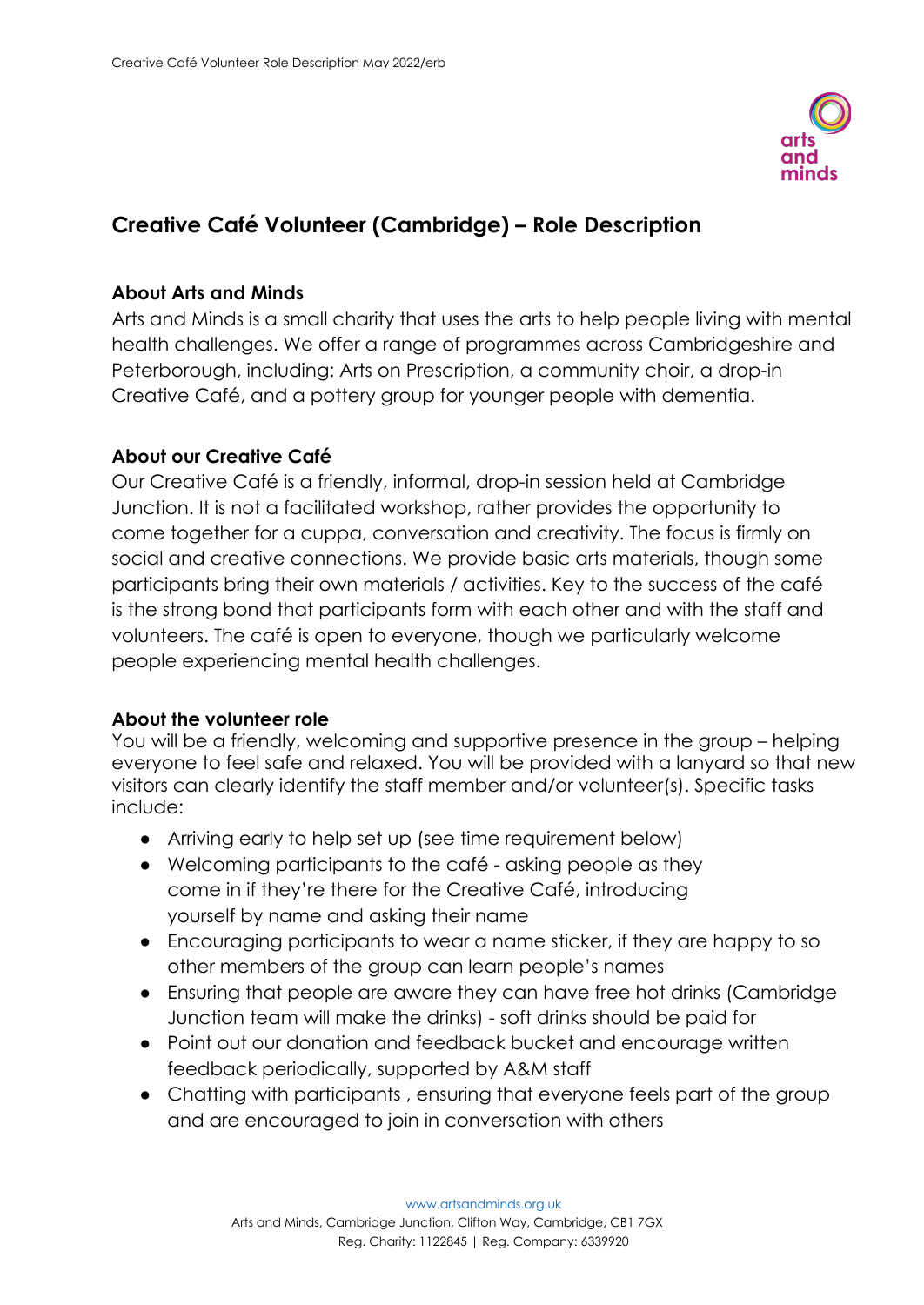

- Engaging in creative making with the participants
- Clearing up at the end of the session
- Keeping an informal record of attendees, encouraging new participants to share their email address so we can add them to our mailing list

#### **Time and location**

We run two Creative Café sessions each month:

- Second Wednesday of the month 13:00-15:00
- Last Tuesday of the month 10:30-12:30

The café takes place in the foyer at Cambridge Junction, Clifton Way, Cambridge, CB1 7GX. You are required to arrive 30 minutes before to set up (participants often arrive early); and stay to clear up afterwards. We aim to finish promptly within the two hour session.

Parking is available at the Cambridge Leisure Park multi-storey car park (you can validate your ticket at the Box Office in Cambridge Junction. There is blue-badge parking directly outside the venue, which is in walking distance of Cambridge central train station.

#### **We are looking for someone who…**

- is friendly and good with people willing to engage in and encourage conversation within the group
- is reliable, punctual, and can commit to volunteering on a regular basis
- values creativity
- can follow Health & Safety and Safeguarding processes

You will be required to undergo a DBS check for volunteers (at no cost to you).

**Ideally we are looking for 2-3 regular volunteers for this role, meaning each session you would be working with another volunteer. In order to get the most out of this role, we recommend that you look to volunteer with us for at least 6 months.**